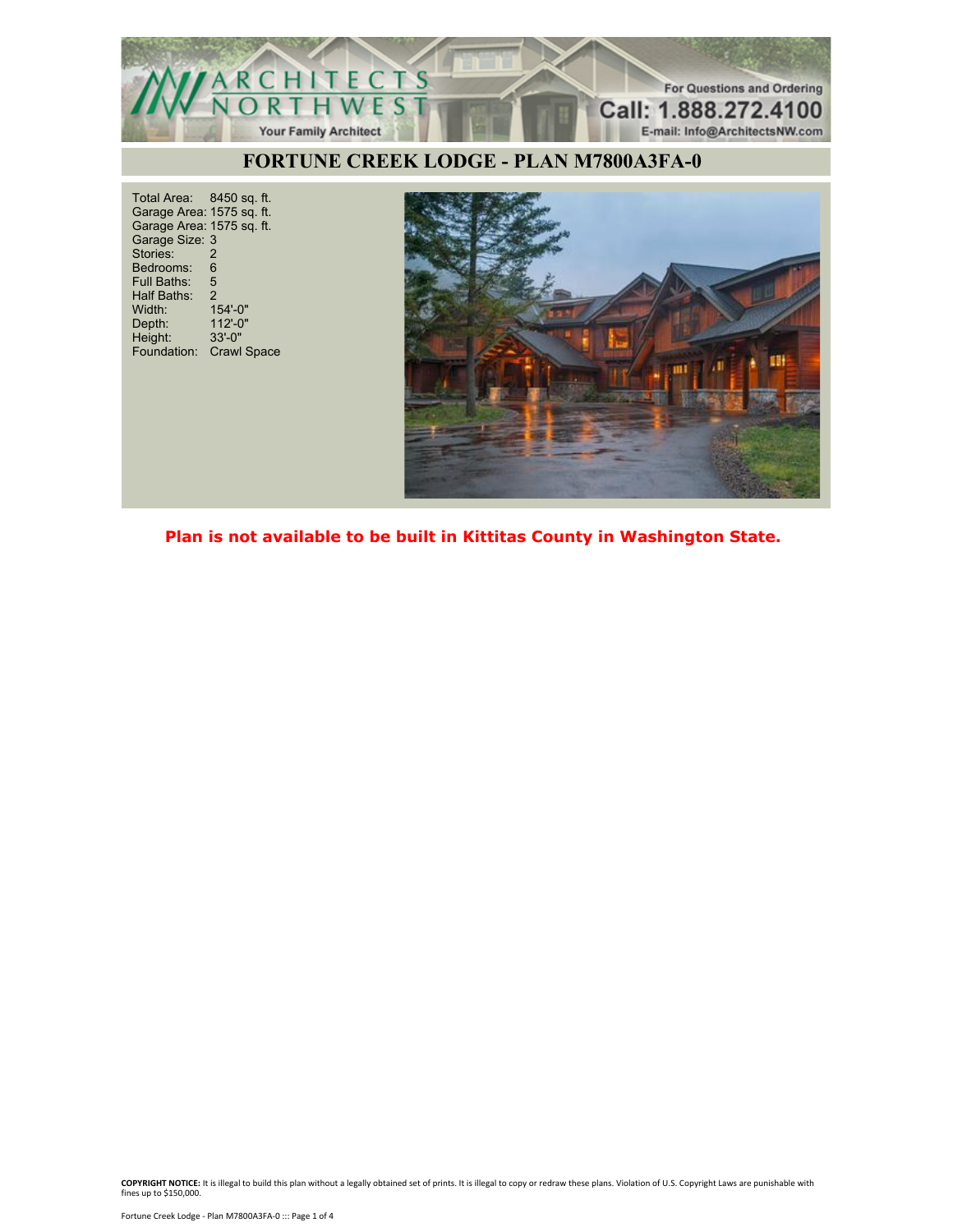

**MAIN FLOOR**

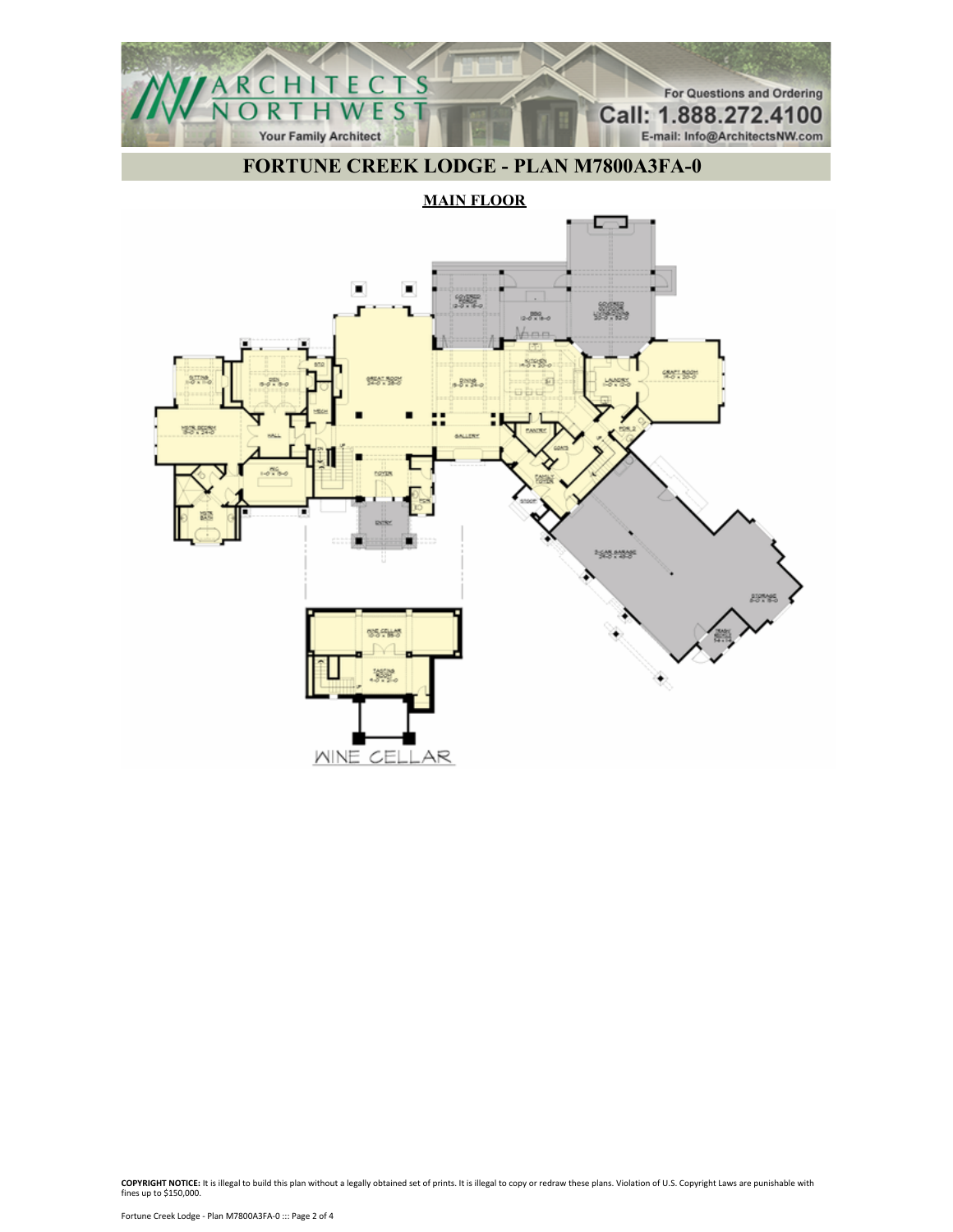

#### **UPPER FLOOR**



**COPYRIGHT NOTICE:** It is illegal to build this plan without a legally obtained set of prints. It is illegal to copy or redraw these plans. Violation of U.S. Copyright Laws are punishable with fines up to \$150,000.